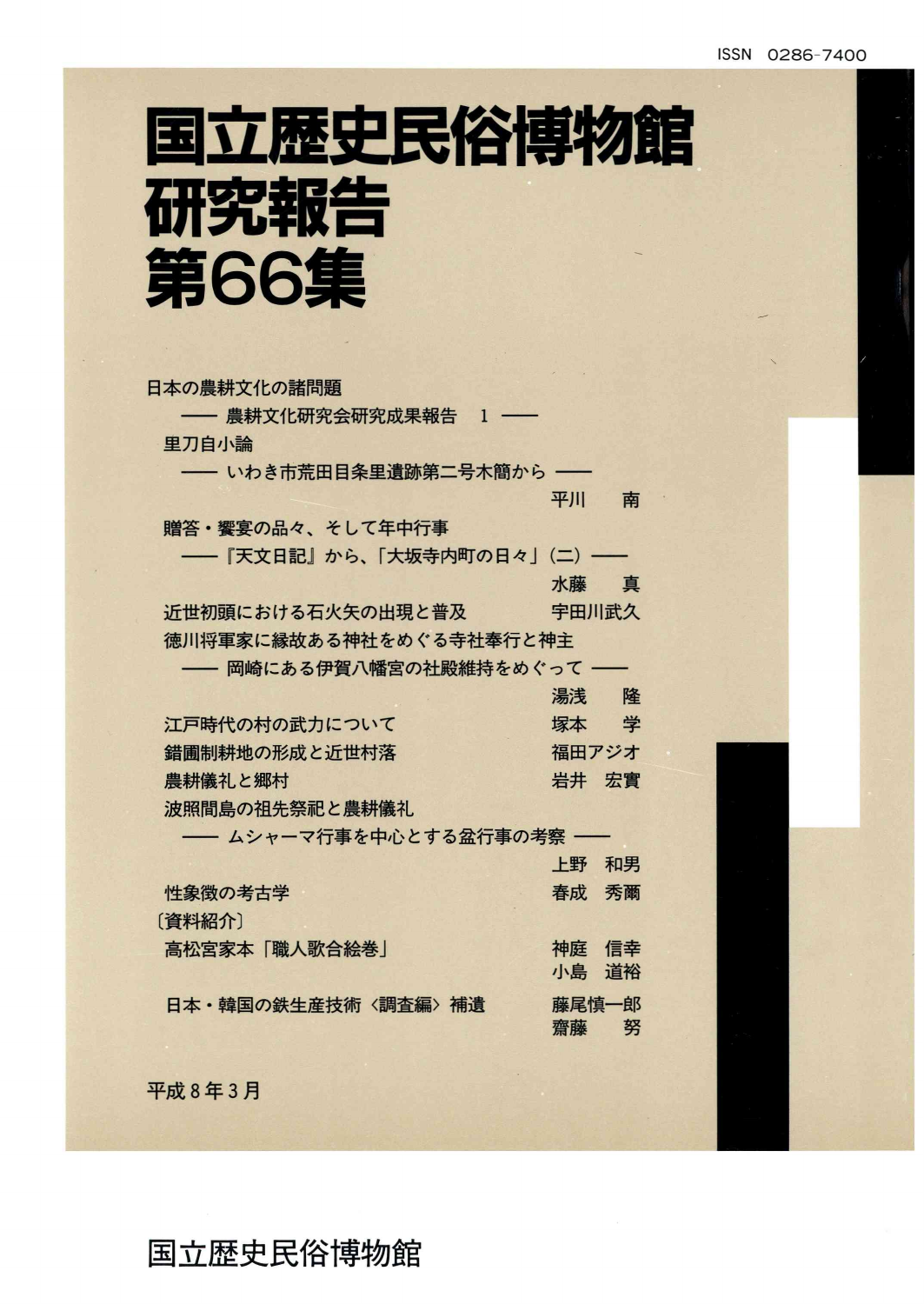### 国立歴史民俗博物館 研究報告 第66集

|              | 努  | 齋藤                                                                                                                                                                                                                                                                                                                                                                                                                                                                 |
|--------------|----|--------------------------------------------------------------------------------------------------------------------------------------------------------------------------------------------------------------------------------------------------------------------------------------------------------------------------------------------------------------------------------------------------------------------------------------------------------------------|
| 1            | 郎  | ▓日本・韓国の鉄生産技術<br>〈調査編〉<br>補遺…<br>藤尾慎一                                                                                                                                                                                                                                                                                                                                                                                                                               |
|              | 道裕 | 小島                                                                                                                                                                                                                                                                                                                                                                                                                                                                 |
| 213          | 信幸 | ▓高松宮家本<br>「職人歌合絵巻」<br>神庭                                                                                                                                                                                                                                                                                                                                                                                                                                           |
|              |    | 〔資料紹介〕                                                                                                                                                                                                                                                                                                                                                                                                                                                             |
| 69           | 秀爾 | ■性象徴の考古学………<br>春成                                                                                                                                                                                                                                                                                                                                                                                                                                                  |
|              |    | ムシ<br>$\ddot{\textbf{r}}$<br>$\begin{array}{c} \rule{0pt}{2ex} \rule{0pt}{2ex} \rule{0pt}{2ex} \rule{0pt}{2ex} \rule{0pt}{2ex} \rule{0pt}{2ex} \rule{0pt}{2ex} \rule{0pt}{2ex} \rule{0pt}{2ex} \rule{0pt}{2ex} \rule{0pt}{2ex} \rule{0pt}{2ex} \rule{0pt}{2ex} \rule{0pt}{2ex} \rule{0pt}{2ex} \rule{0pt}{2ex} \rule{0pt}{2ex} \rule{0pt}{2ex} \rule{0pt}{2ex} \rule{0pt}{2ex} \rule{0pt}{2ex} \rule{0pt}{2ex} \rule{0pt}{2ex} \rule{0pt}{$<br>7<br>行事を中心とする盆行事の考察 |
|              | 和男 | 波照間島の祖先祭祀と農耕儀礼…<br>上野                                                                                                                                                                                                                                                                                                                                                                                                                                              |
| 179167141125 | 宏實 | ▓農耕儀礼と郷村……<br>岩井                                                                                                                                                                                                                                                                                                                                                                                                                                                   |
|              |    | ■錯圃制耕地の形成と近世村落……<br>•福田アジオ                                                                                                                                                                                                                                                                                                                                                                                                                                         |
|              | 学  | ■江戸時代の村の武力について……………………<br>塚本                                                                                                                                                                                                                                                                                                                                                                                                                                       |
|              |    | 岡崎にある伊賀八幡宮の社殿維持をめぐって                                                                                                                                                                                                                                                                                                                                                                                                                                               |
| 111          | 隆  | ■徳川将軍家に縁故ある神社をめぐる寺社奉行と神主…<br>湯浅                                                                                                                                                                                                                                                                                                                                                                                                                                    |
| 69           |    | ■近世初頭における石火矢の出現と普及…<br>宇田川武久                                                                                                                                                                                                                                                                                                                                                                                                                                       |
|              |    | 『天文日記』から、「大坂寺内町の日々」(二)                                                                                                                                                                                                                                                                                                                                                                                                                                             |
| 25           | 真  | ▓贈答・饗宴の品々、<br>そして年中行事……<br>水藤                                                                                                                                                                                                                                                                                                                                                                                                                                      |
|              |    | いわき市荒田目条里遺跡第二号木簡から                                                                                                                                                                                                                                                                                                                                                                                                                                                 |
| 5            | 南  | ▓里刀自小論…<br>平川                                                                                                                                                                                                                                                                                                                                                                                                                                                      |
|              |    | 農耕文化研究会研究成果報告<br>$\mathbf{1}$                                                                                                                                                                                                                                                                                                                                                                                                                                      |
|              |    | 日本の農耕文化の諸問題                                                                                                                                                                                                                                                                                                                                                                                                                                                        |
|              |    | 目<br>次                                                                                                                                                                                                                                                                                                                                                                                                                                                             |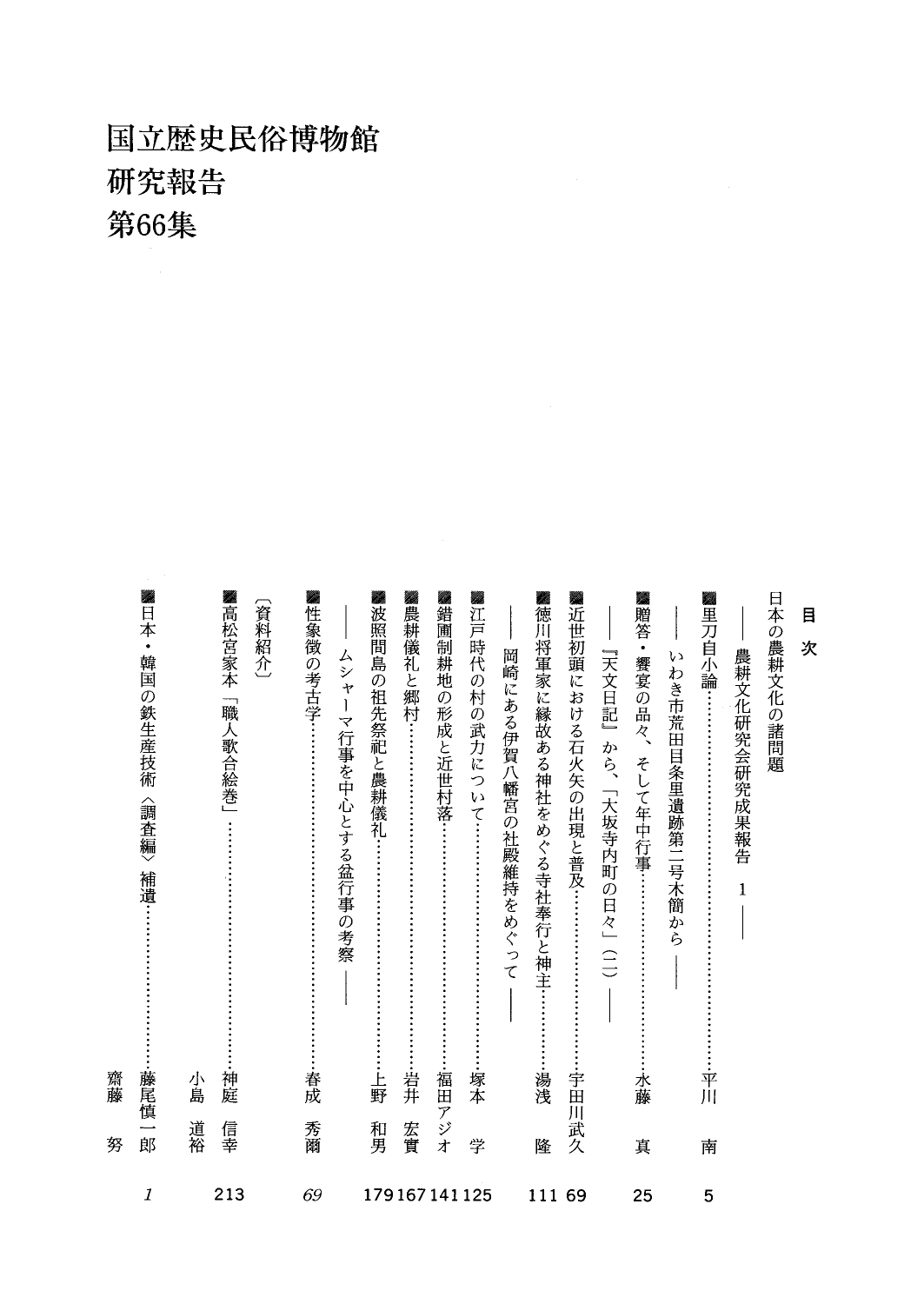#### **Bulletin of** the Natinonal Museum of Japanese History vol. 66

#### **Studies on Farming Culture Contents**

| HIRAKAWA, M.                           | $Rit\bar{o}ji$ ("Wife of Village Head") and Farming Management               |  |  |
|----------------------------------------|------------------------------------------------------------------------------|--|--|
| S <sub>UTTO</sub> , M.                 | Goods Used as Gifts and at Banquets and Annual Events                        |  |  |
| UDAGAWA, T.                            | The Introduction and Spread of the Ishibiya Firearm at the                   |  |  |
|                                        | Beginning of Early Modern Period                                             |  |  |
| Y <sub>UASA</sub> , T.                 | <i>Jisha Bugyō</i> and Shinto Priests of a Shrine Affiliated with the        |  |  |
|                                        | Tokugawa Family of Shoguns                                                   |  |  |
| T <sub>SUKAMOTO</sub> , M.             | Rural "Force" in the Edo Period                                              |  |  |
| FUKUTA, A.                             | The Early-Modern Village and the Evolution of "Patchwork"                    |  |  |
|                                        | <b>Farmland Distribution</b>                                                 |  |  |
| $I_{WAI}, H.$                          | Agricultural Rites and the Goson Village Community                           |  |  |
| U <sub>ENO</sub> , K.                  | Ancestor Worship and Farm Rituals of Hateruma Island,                        |  |  |
|                                        | Okinawa                                                                      |  |  |
| HARUNARI, H.                           | Archaeology of Sexual Symbolism in Japan                                     |  |  |
| (Introduction of Historical Materials) |                                                                              |  |  |
| KANBA, N. KOJIMA, M.                   | The Takamatsu NO Miyake Bon [Shokunin Utaawase Emaki]                        |  |  |
| $F_{\text{UJIO}}$ , S. SAITÔ, T.       | Japanese and Korean Iron Production Technology <research< td=""></research<> |  |  |
|                                        | Vorume> Supplement                                                           |  |  |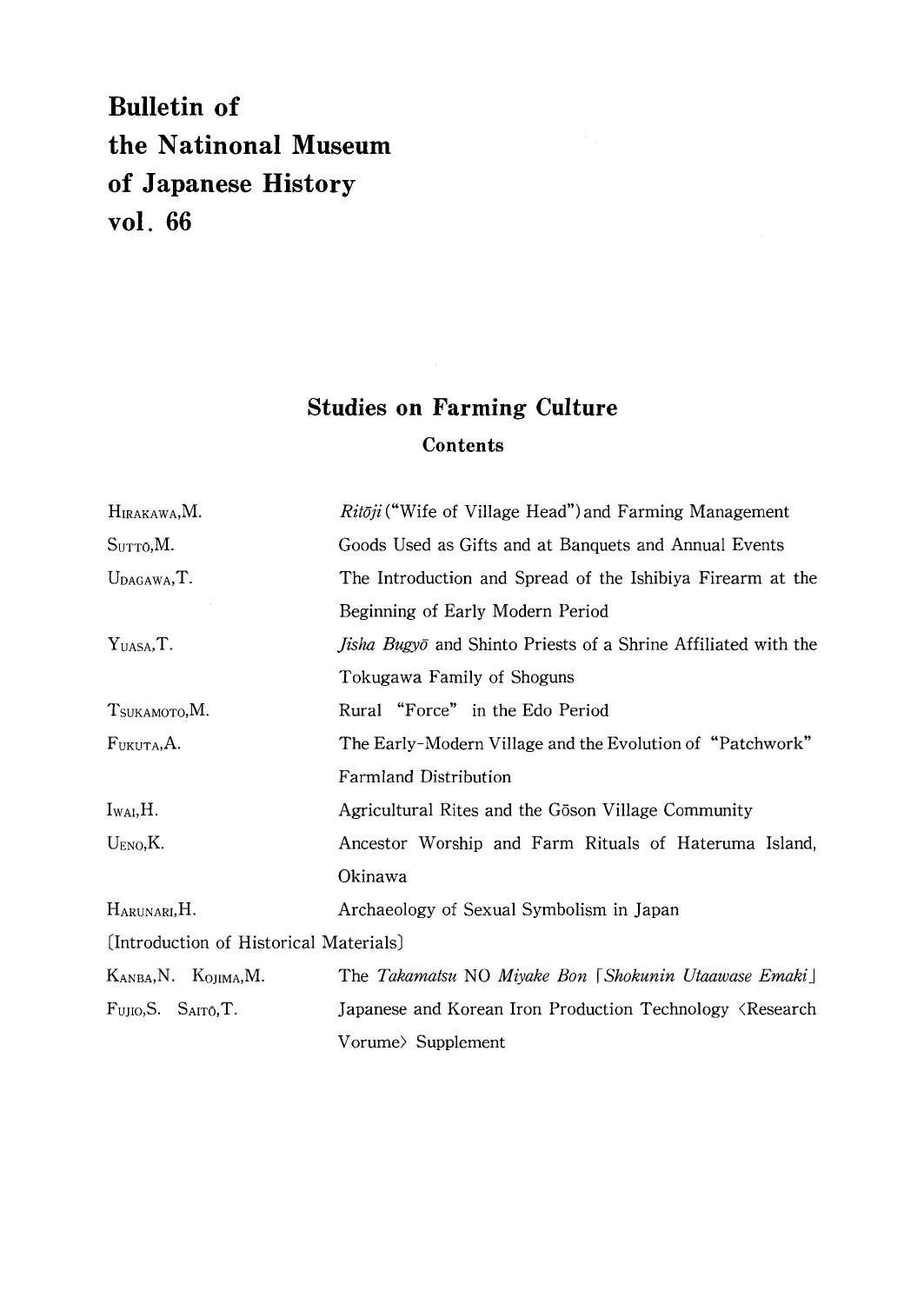日本の農耕文化の諸問題 – 農耕文化研究会研究成果報告 —農耕文化研究会研究成果報告 1.  $\frac{1}{\vert}$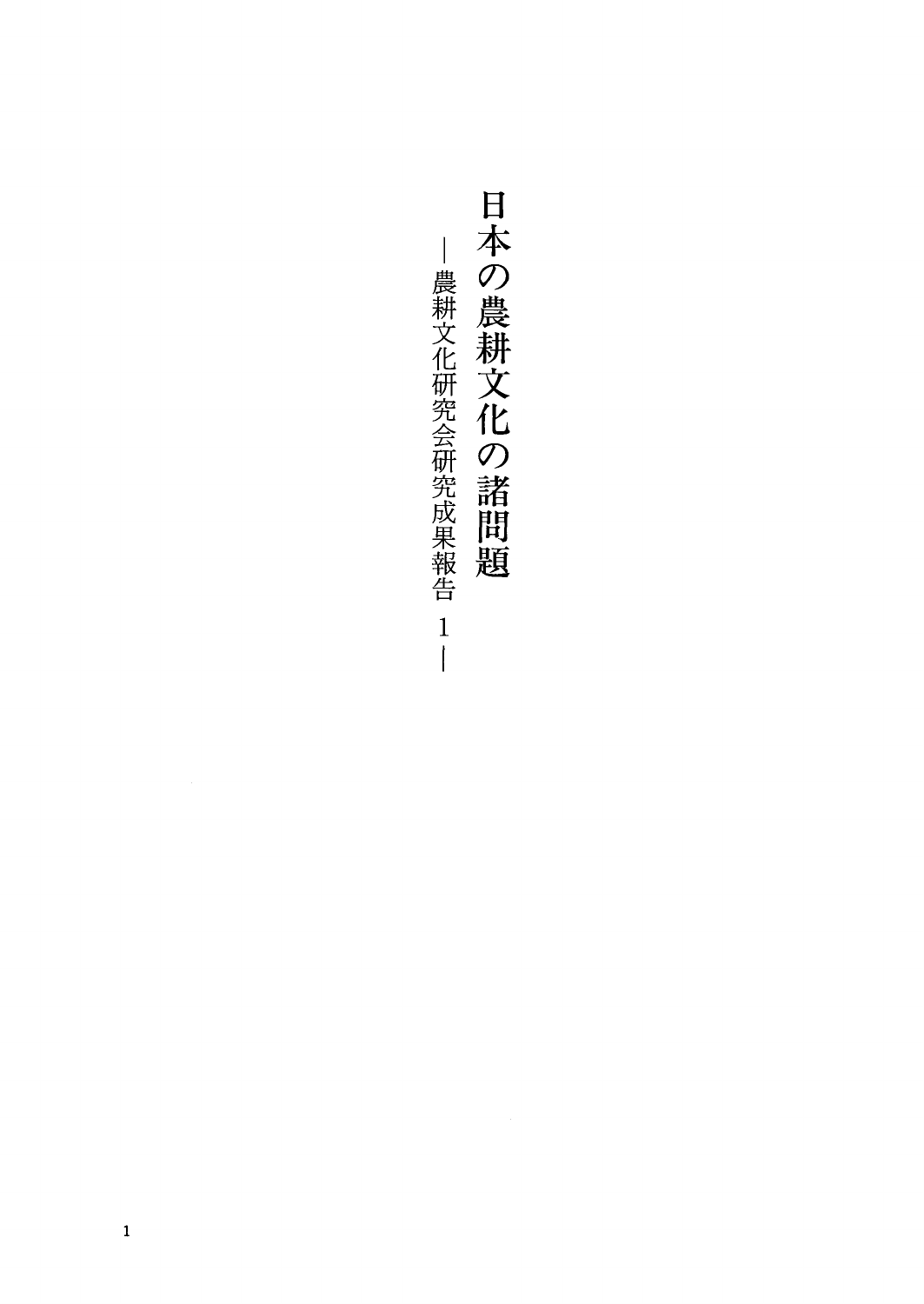国立歴史民俗博物館研究報告 第66集

| 平成 8 年 2 月 26日 印 刷<br>平成8年2月29日 発行 |                                    | (非売品)                                     |
|------------------------------------|------------------------------------|-------------------------------------------|
| 編集・発行                              | 国立歴史民俗博物館                          | 〒285 千葉県佐倉市城内町117<br>電 話 043-486-0123(代表) |
| 刷<br>印                             | 株式会社 弘報社印刷<br>電 話 043-268-2371 (代) | 〒266 千葉県千葉市緑区古市場町474-26                   |